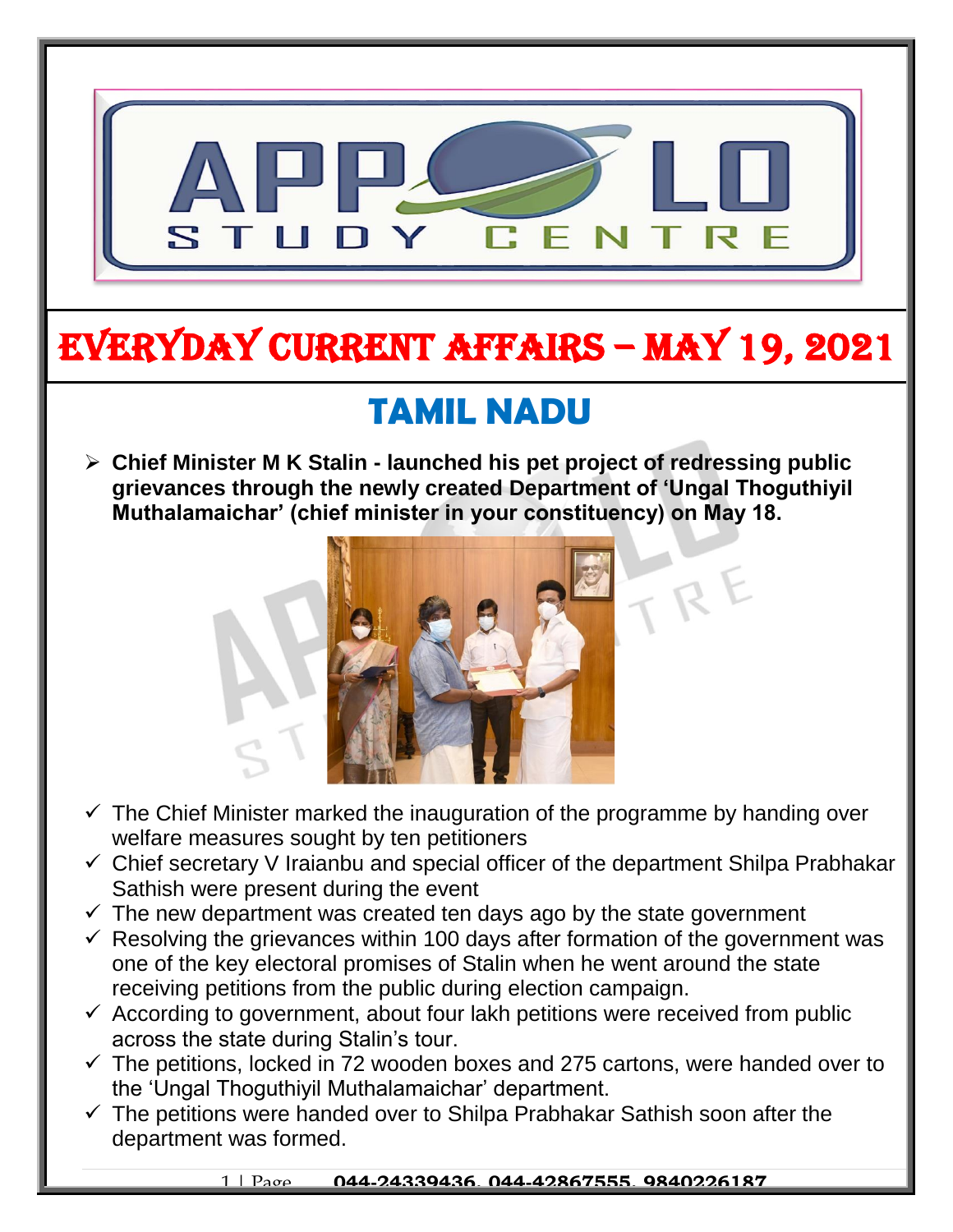- $\checkmark$  The petitions were segregated district wise and were uploaded online through Tamil Nadu E- Governance Agency (TNeGA).
- $\checkmark$  Once uploaded, an SMS would be sent to the petitioner along with the unique identification number allotted to the petition.
- $\checkmark$  Subsequently, the petition would be scrutinised and a field inspection would be done, after which they are forwarded to authorities concerned for due action.
- $\checkmark$  The petitions would be broadly categorised into three those of personal nature like requests for house patta and old age pensions, those seeking social assets like anganwadi buildings and those requesting civic infrastructure like bridges and flyovers.
- $\checkmark$  Marking the inauguration of the scheme, the Chief Minister gave away welfare assistance like old age pension, widow pension, disabled pension, sewing machine, house patta and a hearing aid to six people.
- $\checkmark$  Another four requests seeking benefits for the common public like anganwadi building, check dam, public drinking water tap and road were also granted.
- **Tamil Nadu - reported the highest number of new cases in the country on May 18, with 33,059 people testing positive.**
- $\checkmark$  This is the first time the state has topped the number of fresh cases since the onset of the pandemic in March 2020
- $\checkmark$  With this, the cumulative Covid tally of the state stood at 16,64,350
- $\checkmark$  The state's death toll at 18,369 is the fourth highest in the country

| <b>Region</b>  | <b>New</b><br><b>Cases</b> | <b>Cases</b><br>discharged<br>on Tuesday | <b>Deaths</b> |                | <b>Persons under</b><br>treatment, including<br>home treatment.<br>as of Tuesday |
|----------------|----------------------------|------------------------------------------|---------------|----------------|----------------------------------------------------------------------------------|
| <b>CHENNAI</b> | 10,966                     | 8,489                                    | 169           |                | 81,248                                                                           |
| <b>NORTH</b>   | 3,442                      | 2,236                                    | 36            |                | 25,516                                                                           |
| <b>CENTRAL</b> | 4,169                      | 2,208                                    | 47            |                | 27,276                                                                           |
| <b>SOUTH</b>   | 6,003                      | 4,062                                    | 62            |                | 49,210                                                                           |
| <b>WEST</b>    | 8,479                      | 4,367                                    | 50            |                | 59,677                                                                           |
| <b>OTHERS</b>  | $\bf{0}$                   | 0                                        | $\bf{0}$      | $\overline{a}$ | $\overline{2}$                                                                   |
| <b>TOTAL</b>   | 33,059                     | 21,362                                   | 364           |                | 2,42,929                                                                         |

- $\checkmark$  As on day, 2,42,949 patients are undergoing treatment in healthcare centres and in their homes.
- $\checkmark$  Chennai continued to be the hotspot with 6,016 people getting infected on the day
- $\checkmark$  Coimbatore, which is the second worst-affected district in the state, had 3,071 new cases.
- $\checkmark$  As far as vaccination was concerned, a total of 50,091 got their jabs on the day  $\checkmark$ 20 % less compared to the previous day's total of 63,101.
- $\checkmark$  So far, a total of 70,13,735 people have got vaccinated in the state.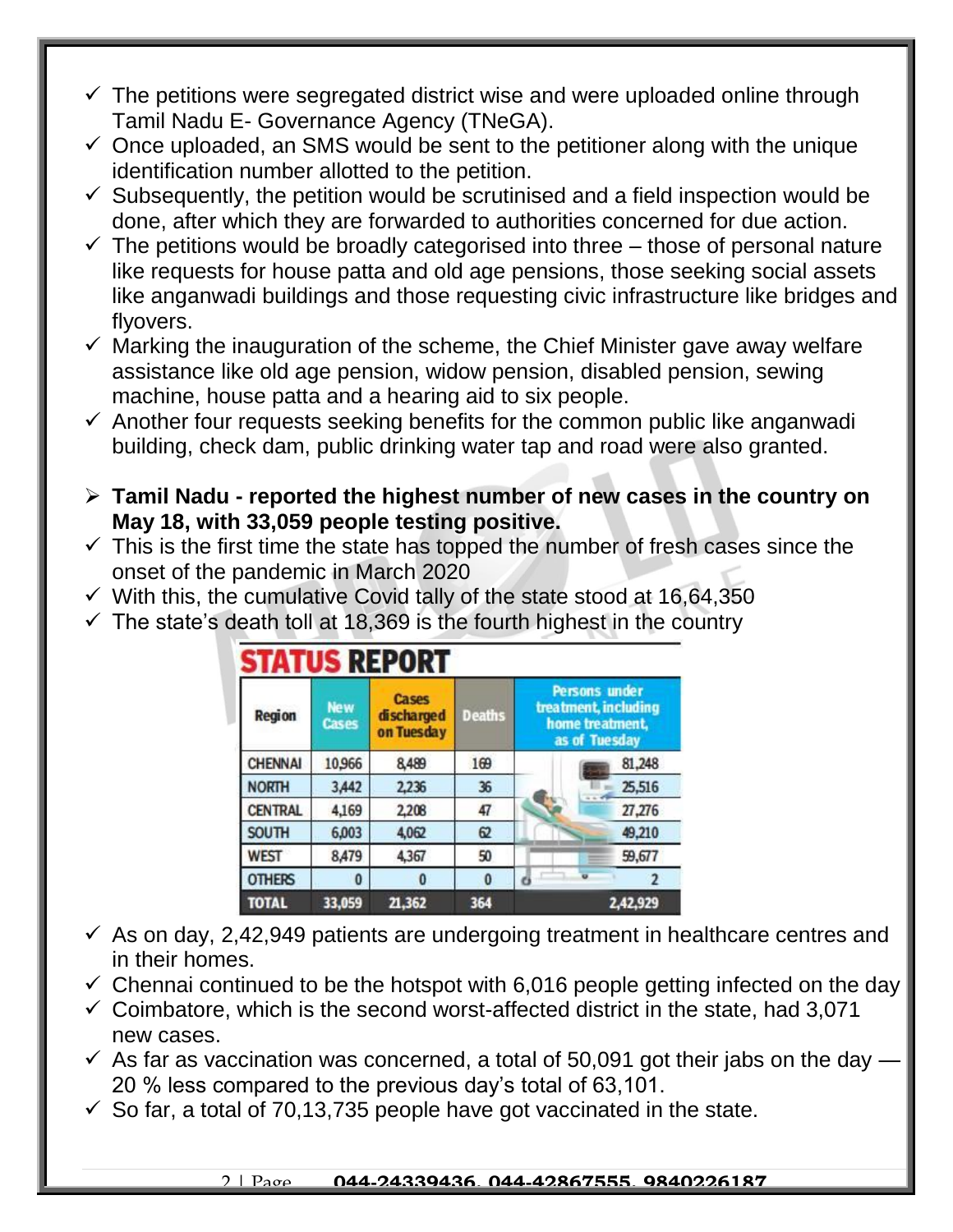- $\checkmark$  Meanwhile, Greater Chennai Corporation has announced that it will start imposing a fine of ₹2,000 on Covid-19 patients under home isolation if they step out
- $\checkmark$  If the offence is repeated, then they will be taken to a Covid care centre (CCC).
- $\checkmark$  Family members of positive patients who are found violating the rules will also be penalised.
- $\checkmark$  A total of 2000 FOCUS volunteers had been assigned to help home-isolated patients avail food and medicines, according to GCC
- **The National Highways in Chennai – fail to secure top rankings in the National Highway Authority of India's (NHAI) recent ranking report**
- $\checkmark$  Not a single highway stretch near Chennai managed to secure a spot in the top-150 list.
- $\checkmark$  NHAI's National Rating ranked 219 key NH stretches across the country based on highway efficiency (45 marks), road safety (35 marks) and user services (20 marks).
- $\checkmark$  Consultants, who were hired to rank these stretches, named Ahmedabad-Vadodara as the best highway in the country.
- $\checkmark$  In Tamil Nadu, the 148-km long road between Krishnagiri and Walajapet on NH-48 secured the sixth position with a score of 87.15 out of 100.
- $\checkmark$  The 21-km stretch between Poonamalle and Sriperumbudur near Chennai on the same NH-48 has secured 183rd rank by scoring only 55.63 out of 100.
- $\checkmark$  NHAI consultants rated the stretch as poor in terms of safety due to frequent road accidents

| <b>Highway stretch</b>        | <b>Total Length</b><br>(lm) | <b>Score</b><br>(out of 100) | <b>National</b><br>Rank |
|-------------------------------|-----------------------------|------------------------------|-------------------------|
| <b>TOP THREE IN TN</b>        |                             |                              |                         |
| Krishnagiri-Walajapet         | 148.3                       | 87.15                        | 6                       |
| <b>Karur-Dindigul Bypass</b>  | 77.72                       | 81.37                        | 22                      |
| Hosur-Krishnagiri             | 59.87                       | 81.34                        | 23                      |
| <b>LAST THREE IN TN</b>       |                             |                              |                         |
| Poonamallee-<br>Sriperumbudur | 21.2                        | 55.63                        | 183                     |
| <b>Trichy-Karur Bypass</b>    | 41.05                       | 51.66                        | 196                     |
| Pondicherry-Tindivanam        | 38.60                       | 48                           | 207                     |

- $\checkmark$  Chennai Bypass, another stretch in the city's suburbs, too has been ranked low at 173<sup>rd</sup> position with 58 marks.
- $\checkmark$  The poor show was attributed to the inefficiency of the Vanagaram toll plaza and excess traffic.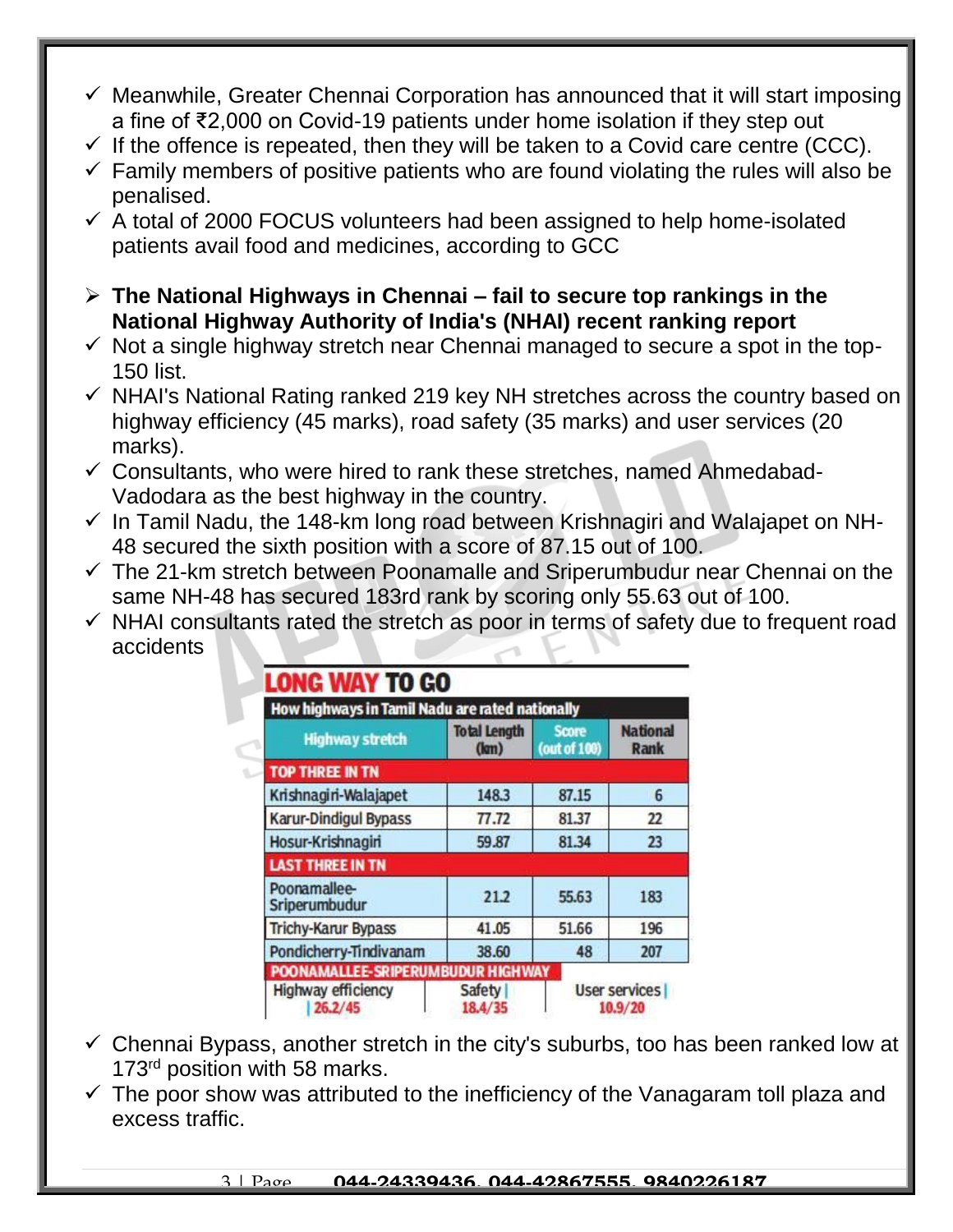$\checkmark$  The 38-km stretch connecting Tindivanam with Puducherry was at the bottom of the NHAI rating at  $207<sup>th</sup>$  ranking with 48 marks.

### **NATIONAL**

- **The Ministry of Labour and Employment - recently notified Section 142 of the Social Security Code, 2020, which covers applicability of the Aadhaar.**
- $\checkmark$  As per the notification, the Ministry of Labour and Employment is empowered to collect Aadhaar details from the beneficiaries, including migrant workers, for various social security schemes.
- $\checkmark$  The migrant workers are allowed to register themselves in the government portal by submitting the details of Aadhaar
- $\checkmark$  The data provided in the portal will be used by various schemes of the Government
- $\checkmark$  The National Informatics Centre is developing a National Database for unorganised workers and migrant workers
- $\checkmark$  According to Section 142, Aadhaar details are compulsory for an employee or unorganised person or any other person to get benefits of government schemes.
- $\checkmark$  The Social Security Code was introduced in 2019 by clubbing eight existing laws – including Maternity Benefit Act, 1961, Employment Provident Funds and Miscellaneous Provisions Act, 1952, Employees State Insurance Act, 1948, Compensation Act, 1923.
- $\checkmark$  It introduced universal social security for unorganised workers and also health and insurance benefits for gig workers.
- **The Department of Telecommunications - recently allowed mobile operators to conduct 5G trials for a period of 6 months without the collaboration of Chinese companies**
- $\checkmark$  The Telecom Department has allowed Reliance Jio, Bharti Airtel, Vodafone Idea and MTNL to conduct trials using 5G technology.
- $\checkmark$  These service providers have tied up with original equipment manufacturers such as Nokia, Ericsson, Samsung etc., for the trials
- $\checkmark$  However, the Reliance Jio has announced that it will conduct trials using its own technology.
- $\checkmark$  The trials include model tuning, testing indigenous technology, evaluating chosen equipment and vendors, testing applications such as tele-education, telemedicine, drone based agricultural monitoring.
- $\checkmark$  The operators will be allowed to use their existing spectrum of 2500 MHz, 1800 MHz, 900 MHz and 800 MHz to conduct the trials.
- $\checkmark$  It is compulsory for the telecom operators to conduct trials in rural and semi-urban areas on non-commercial basis.
- $\checkmark$  The 5G technology is expected to deliver better user experience in terms of data download rates of atleast five times faster than the 4G.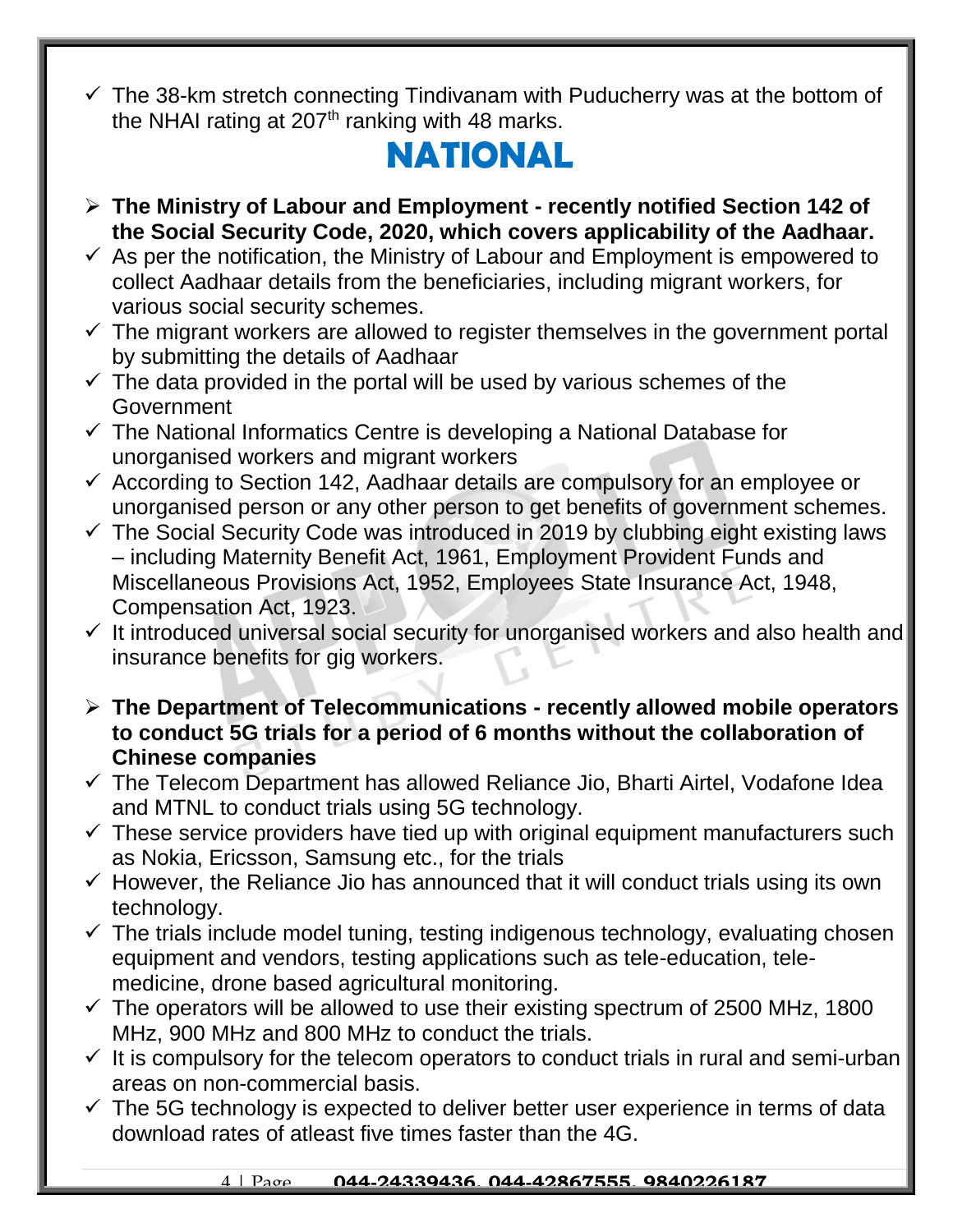- **The National Commission for Women (NCW) - recently launched a new WhatsApp number '9354954224' exclusively for pregnant women.**
- $\checkmark$  It is a "message only" helpline number that aims to provide 24x7 medical assistance to expectant mothers all over the country.
- $\checkmark$  The agency has also set up a dedicated team to look after the grievances raised by the pregnant women on the number.
- $\checkmark$  The NCW was established under the National Commission for Women Act in 1992.
- $\checkmark$  The body reviews legal and constitutional safeguards of women.
- $\checkmark$  Jayanti Patnaik was the first Chairperson of National Commission for Women.
- $\checkmark$  According to fifth edition of National Family Health Survey, anaemia among pregnant women has increased in more than half of the states and union territories.

### **INTERNATIONAL**

- **Denmark - has passed a law to allow the screening of foreign investments to prevent any threats to the National Security.**
- $\checkmark$  The new legislation has been enacted to protect the country against Huawei of China and its drive to build 5G network in the country.
- $\checkmark$  As per the law, the foreign investors will be evaluated based on their potential link to foreign governments, armed forces and criminal activities.
- $\checkmark$  However, the new law is not applicable to Greenland and Faroe Islands, which are sovereign territories under the Kingdom of Denmark.
- $\checkmark$  Earlier, countries like US, Australia, Vietnam etc., have also passed new legislation and took other key measures to protect their National security against Huawei.
- $\checkmark$  Huawei manufactures kits such as gateways, network switches and bridges for 5G systems.
- $\checkmark$  This implies that the Governments should take extra care in protecting their data.
- $\checkmark$  Various countries fear that the Chinese Government might use Huawei as a backdoor to breach into the national security system.
- **Saudi Arabia - recently announced that it is to join Canada, US, Qatar and Norway in forming the Net Zero Producers Forum.**
- $\checkmark$  The forum has been launched for the oil and gas producers to discuss the implementation of Paris Agreement on Climate Change.
- $\checkmark$  It aims to develop practical 'net zero' emission strategies, reduce the usage of methane and develop carbon capture and storage technologies.
- $\checkmark$  Also, it will target in advancing the circular carbon economy approach and promote development and deployment of clean energy.
- $\checkmark$  The United States has set a target of cutting emission levels by 50% to 52% as compared to that of 2005 levels.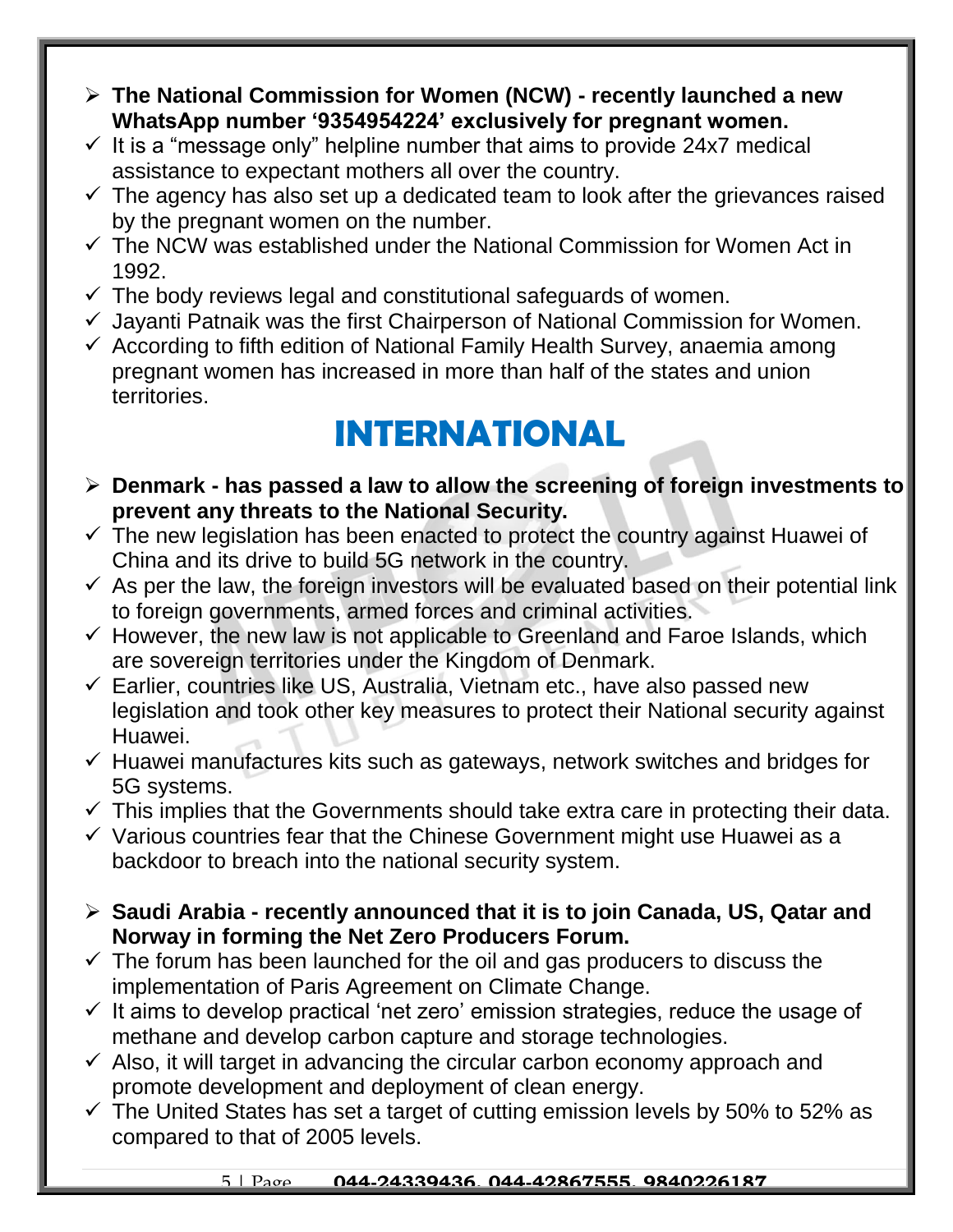- $\checkmark$  This was announced during the Leaders Summit on Climate held in April 2021.
- $\checkmark$  Saudi Arabia has resolved to reduce its carbon emissions by generating 50% of its energy requirements from renewable sourced by 2030.
- $\checkmark$  Canada has set a goal of reducing its green house gas emissions by 30% as compared to that of 2005 levels.
- **The Climate Action Tracker - recently released a report highlighting the impacts of the recent US Climate Summit.**
- $\checkmark$  According to the report, global temperature are expected to increase by 2.4 °C by 2100 as compared to that of pre-industrial levels, even after implementing the ambitious climate goals of the summit
- $\checkmark$  The report tracked the policies of 36 countries along with the European Union, which together accounted for 80% of the world carbon emissions.
- $\checkmark$  Prior to the summit, the Climate Action Tracker predicted that the global temperatures are to increase by 2.6°C by 2100.
- $\checkmark$  According to the report, most of the countries are lagging behind their stated climate targets and pledges.
- $\checkmark$  At this pace, the global temperature is expected increase by 2.9°C by 2100.
- $\checkmark$  Hence, the countries should increase their voluntary emission targets under the Paris Agreement before Glasgow summit.
- $\checkmark$  The Glasgow Summit, COP26 is to be held in November 2021.
- $\checkmark$  According to the United Nations Intergovernmental Panel on Climate Change (IPCC), the world will face severe impacts if the global temperature increases beyond 1.5°C.
- $\checkmark$  The Climate Action Tracker is a collaboration of two organisations, New Climate Institute and Climate Analytics, that tracks climate actions of governments

#### **SCIENCE, TECHNOLOGY & ENVIRONMENT**

 **The Defence Research and Development Organisation - recently developed the Single Crystal Blade Technology.** 



- $\checkmark$  The DRDO has delivered sixty of such blades to the Hindustan Aeronautics Limited.
- $\checkmark$  Apart from India, only a few countries like UK, USA, Russia and France possess this technology.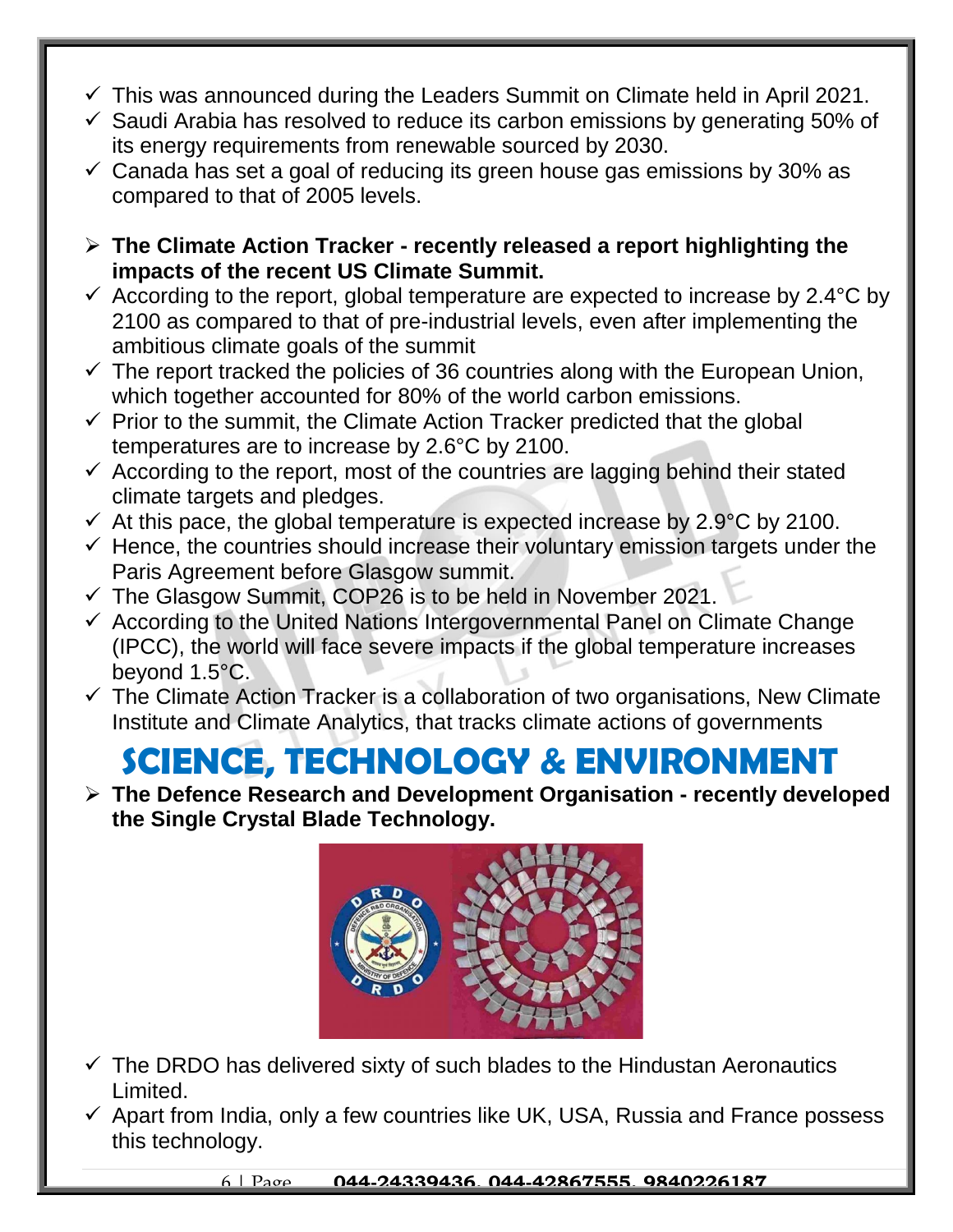- $\checkmark$  The single crystal blade technology provides powerful and compact aero engines to the helicopters, which can operate in extreme conditions
- $\checkmark$  The single crystal blades, made of nickel based super alloys, are capable of withstanding low temperatures.
- $\checkmark$  The blades developed under this technology have longer life, more corrosion resistant and can withstand high pressures at larger temperatures
- **The SpaceX of Elon Musk - recently launched the fifth high altitude flight test of the future Mars rocket prototype, Starship SN15, successfully**
- $\checkmark$  This is the first test flight of SpaceX in SN series that did not explode.
- $\checkmark$  Earlier the initial attempts made to launch the rocket ended in explosions in mid air.
- $\checkmark$  This is mainly due to the methane-based propellant used by SpaceX.
- $\checkmark$  The first two prototypes of Starship rockets (Serial Number –SN 8 and 9) that were launched in December 2020 and February 2021 failed to land properly and exploded.
- $\checkmark$  The SN15, equipped with 3 Raptor engines, flew at an altitude of ten kilometres and then flipped and descended.
- **Oxitech technology, a biotech firm in the US - recently launched the field test of Genetically Modified mosquitos in Florida to fight insect-borne diseases like dengue fever and Zika virus**
- $\checkmark$  The Bill Gates-funded biotech firm based in the UK has launched the test in collaboration with Florida Keys Mosquito Control District
- $\checkmark$  Under the project, around 12,000 mosquitoes are expected to emerge every week for approximately 12 weeks
- $\checkmark$  The researchers have bioengineered male Aedes aegypti that do not bite to control the invasive, disease-spreading female Aedes aegypti.
- $\checkmark$  Accordingly, the bioengineered male Aedes aegypti mosquito carries a gene that passes to their offsprings and kills the female progeny alone in early larval stages.
- $\checkmark$  The male offspring will not die and will become the carriers of the gene and will pass on to the future generations.
- $\checkmark$  As more and more female offspring dies, their population should dwindle over a period of time.
- $\checkmark$  The female Aedes aegypti mosquitos make up only 4% of total mosquito population in Florida.
- $\checkmark$  However, they are responsible for all diseases transmitted by mosquitos such as zika, chikungunya, dengue and yellow fever.
- $\checkmark$  The Genetically modified mosquitos carry a gene that makes them glow when exposed to a particular type of light.
- $\checkmark$  This will help in identifying the Genetically Modified mosquitos.
- $\checkmark$  The residents of Florida were fighting against this field test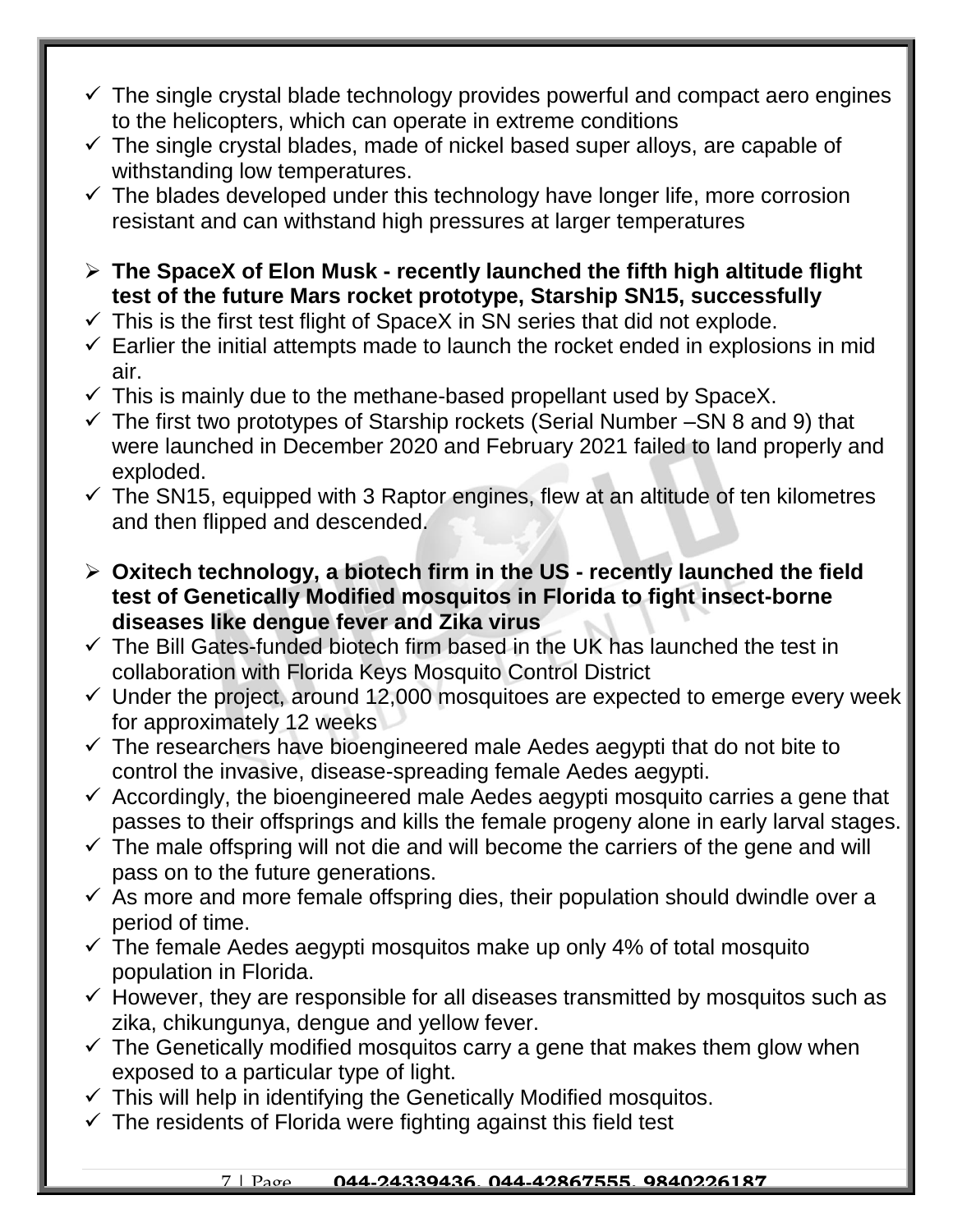- $\checkmark$  Hence, Oxitech launched the test trials of the mosquitos in Panama, Brazil, Malaysia, and Cayman Islands.
- $\checkmark$  The US Environment Protection Agency has recently approved to conduct the trials in Florida.
- $\checkmark$  Based on the success of the trials, it is to be extended to the entire US.

#### **DEFENCE**

- **The North Atlantic Treaty Organisation (NATO) - recently launched the joint military exercise called "DEFENDER-Europe 21" in the port of Durres in Albania**
- $\checkmark$  The exercise is an annual US-led multinational military exercise that focuses on defensive strategies and avoiding aggression
- $\checkmark$  This year, the exercise is to focus on building operational readiness and interoperability among the forces
- $\checkmark$  The exercise began on April 26, 2021 and will conclude on June 10, 2021
- $\checkmark$  Around 28,000 troops of the US and NATO forces from 26 countries are participating in the drills
- $\checkmark$  The exercise is held in more than 30 training areas in 12 countries ranging from Black sea, Balkan regions to Baltics and Africa.
- $\checkmark$  It is the first such large-scale exercise since the World War II in the western Balkan region

## **ECONOMY**

- **After Cairn energy, a subsidiary of Mitsui – moves arbitration court against India's retrospective tax demand of ₹2,400-crore**
- $\checkmark$  Earlyguard, a British subsidiary of Japanese conglomerate Mitsui & Co, has commenced arbitration under the India-UK Bilateral Investment Treaty

| FROUBLING HIST                                                                  |                                                                                                                                                                      |  |  |
|---------------------------------------------------------------------------------|----------------------------------------------------------------------------------------------------------------------------------------------------------------------|--|--|
| 2006-07   Cairn undertakes<br>restructuring of Indian                           | 2014   Tax dept probe in Cairn<br><b>IPO</b> starts<br>2014   Vodafone invokes provisions<br>of India, Netherlands bilateral<br>investment treaty, seeks arbitration |  |  |
| operations ahead of IPO                                                         |                                                                                                                                                                      |  |  |
| April, 2007   Mitsui arm Earlyguard<br>sells shares of Finsider, UK com-        |                                                                                                                                                                      |  |  |
| pany, that holds 51% in Sesa Goa                                                | 2015   Caim commences interna                                                                                                                                        |  |  |
| May, 2007   Vodafone ac-<br>quires Hutch's 67% interest                         | tional arbitration under<br>India-UK treaty                                                                                                                          |  |  |
| in India telecom unit                                                           | Sept, 2020   Vodafone                                                                                                                                                |  |  |
| 2008   Following Vodafone<br>case, tax law amended<br>retrospectively mandating | gets favourable ruling<br>from arbitration tribunal<br>in Hague                                                                                                      |  |  |
| withholding tax                                                                 | Dec 2020   India challenges<br>Vodafone award in Singapore<br>International tribunal rules in<br>Cairn Plc's favour, asks govt to<br>pay \$1.2 bn                    |  |  |
| 2010   Bombay HC orders                                                         |                                                                                                                                                                      |  |  |
| Vodafone to pay tax                                                             |                                                                                                                                                                      |  |  |
| Jan 2012   Vodafone wins<br>case in SC                                          |                                                                                                                                                                      |  |  |
| 2012   Pranab Mukherjee<br>amends law retrospectively                           | March 2021   Govt challenges<br>Cairn award                                                                                                                          |  |  |

8 | Page **044-24339436, 044-42867555, 9840226187**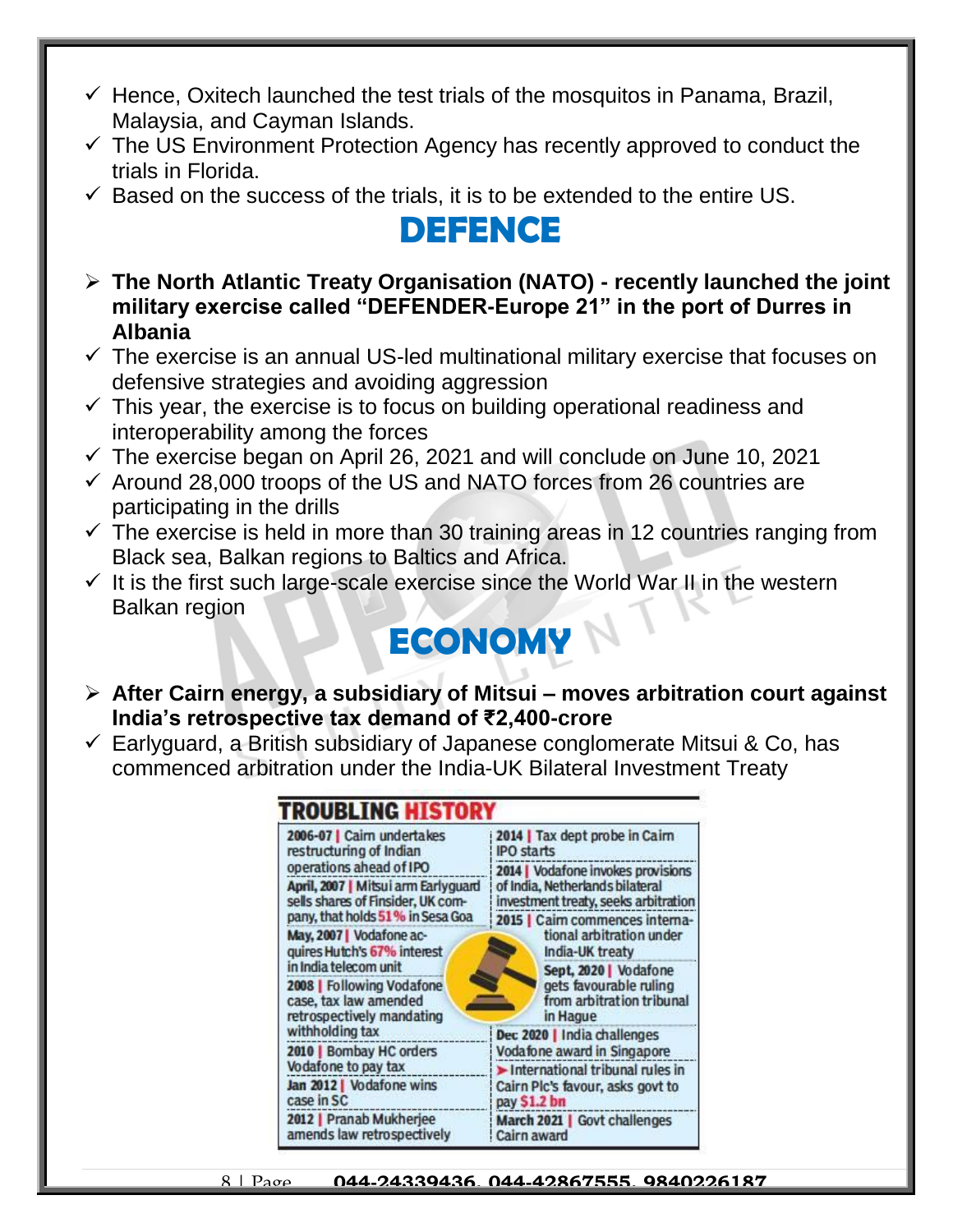- $\checkmark$  The move is related to income tax authorities raising a ₹2,400-crore demand related to a transaction that took place in 2007.
- $\checkmark$  Earlyguard commenced arbitration proceeding in February and Mitsui & Co disclosed the details in its financial results earlier this month.
- $\checkmark$  The Indian tax authorities have demanded capital gains on the sale of shares of Finsider International Co — a UK company that owned a 51% stake in iron ore miner Sesa Goa — by Earlyguard.
- $\checkmark$  Like several other entities (Hutch and Cairn), proceedings against the Mitsui subsidiary was started retrospectively
- $\checkmark$  In this regard, the amendment to the Income Tax Act was introduced by the then FM Pranab Mukherjee in 2012
- $\checkmark$  This was done after the government discovered that it could not realise any tax on the sale of Hutch Whampoa's 67% stake in an Indian telecom firm to Vodafone in what was then the largest deal in the country.
- $\checkmark$  Then, the government retrospectively amended the Income Tax Act to levy capital gains tax on transactions that took place outside India but involved assets located in the country.
- $\checkmark$  Already, the government had challenged two adverse international awards against the amendment.
- $\checkmark$  First Vodafone and then Cairn Energy Plc have won arbitration cases in international tribunals for violation of bilateral investment treaties.

#### **OBITUARY**

 **Padma Shri awardee and eminent cardiologist Dr KK Aggarwal - has died of Covid-19 on May 17**



- $\checkmark$  Aggarwal was admitted to the AIIMS, New Delhi for the past 10 days and was on a ventilator
- $\checkmark$  The 62-year-old was a cardiologist, head of the Heart Care Foundation of India (HCFI) and former president of the Indian Medical Association (IMA).
- $\checkmark$  He received the Dr BC Roy Award in 2005 and the Padma Shri in 2010.
- $\checkmark$  Dr Aggarwal was renowned as a pioneer of streptokinase therapy for managing heart attacks and had introduced the colour doppler echocardiography technology in India.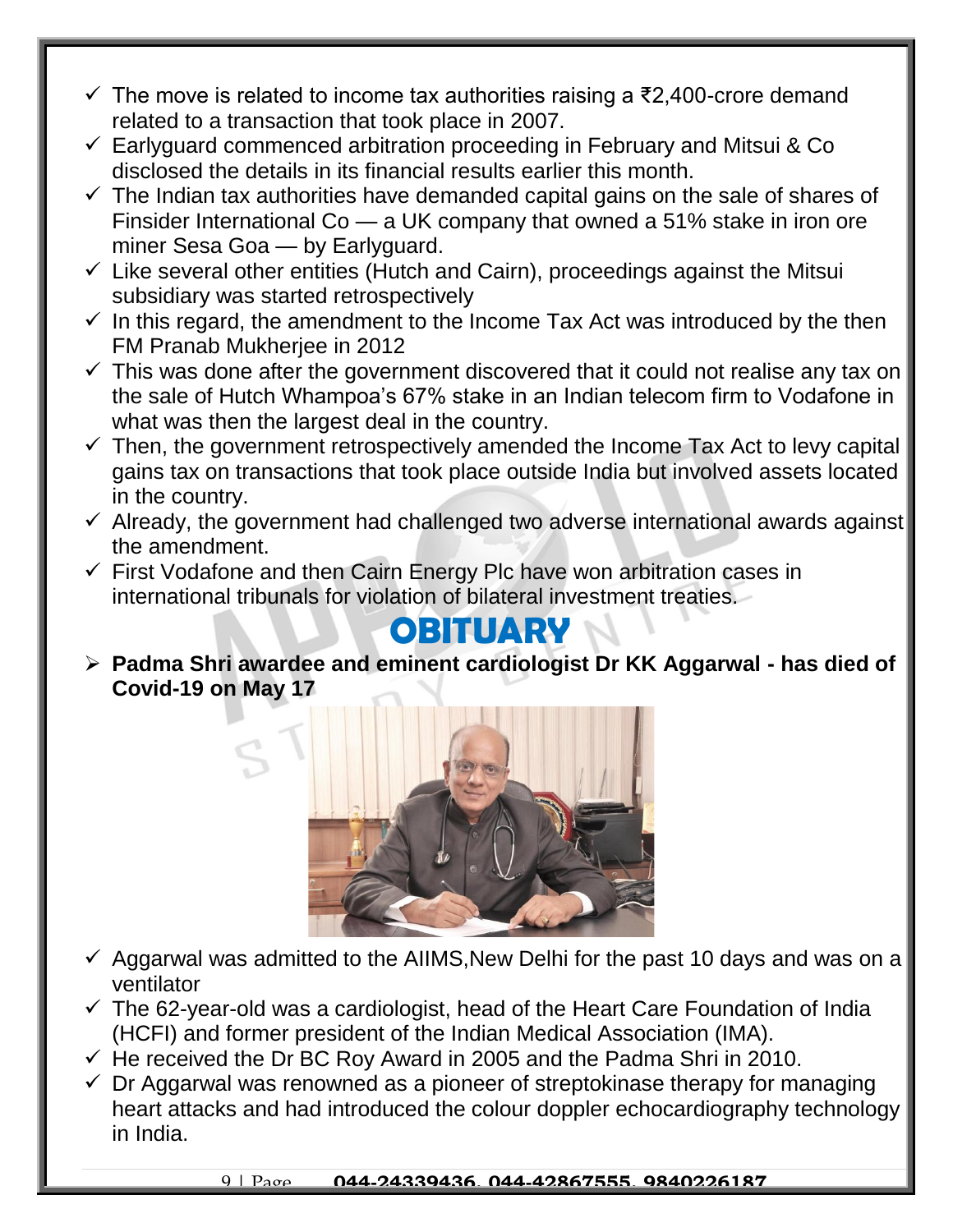- **Tamil Nadu government - will erect a statue in memory of eminent Tamil writer Ki Rajanarayanan at Kovilpatti in Tuticorin district**
- $\checkmark$  This was announced by the state chief minister M K Stalin on May 18.



> A farmer himself who has written about peasant life, Ki Ra was imprisoned twice for participating in peasant agitations

> His first book Katavu', a collection of short stories that had appeared in various journals came out in 1965, won him an award from the Tamil Nadu government



Vattara Vazhakku Chollakarati' (Dictionary of Karisal Dialect) is a lexicon of rural dialect which Ki Ra compiled

novel 'Gopalla Kiraamam' portrays the migration of a group of people from Andhra **Pradesh to** the southern districts of **Tamil Nadu** > Its sequel 'Gopallapu-

> His 1976

rathu Makkal' that won the Sahitya **Akademi** award in 1991, depicts

rural life during the nationalist phase

> Wrote in the rural dialect of Kovilpatti, which gives his language a colloquial flavour and documented the folklore of Kovilpatti

> Some of the folk tales are 'Tamil Nattu Natoti Kataikal' (1966) and 'Nattu Purakkataikal' (Part I & II)

> His short stories 'Kidai', 'Current' and Vilaivu' were made into movies, other short stories were 'Katavu' and 'Pinjukal'

> Some of his essays were 'Makkal Tamil Valka' and 'Karisal Kattu Katutaci'



'Kopallapurattu Makkal' (Inhabitants of Kopalla Village) and 'Kopalla Kramam' (A Village called Kopalla)